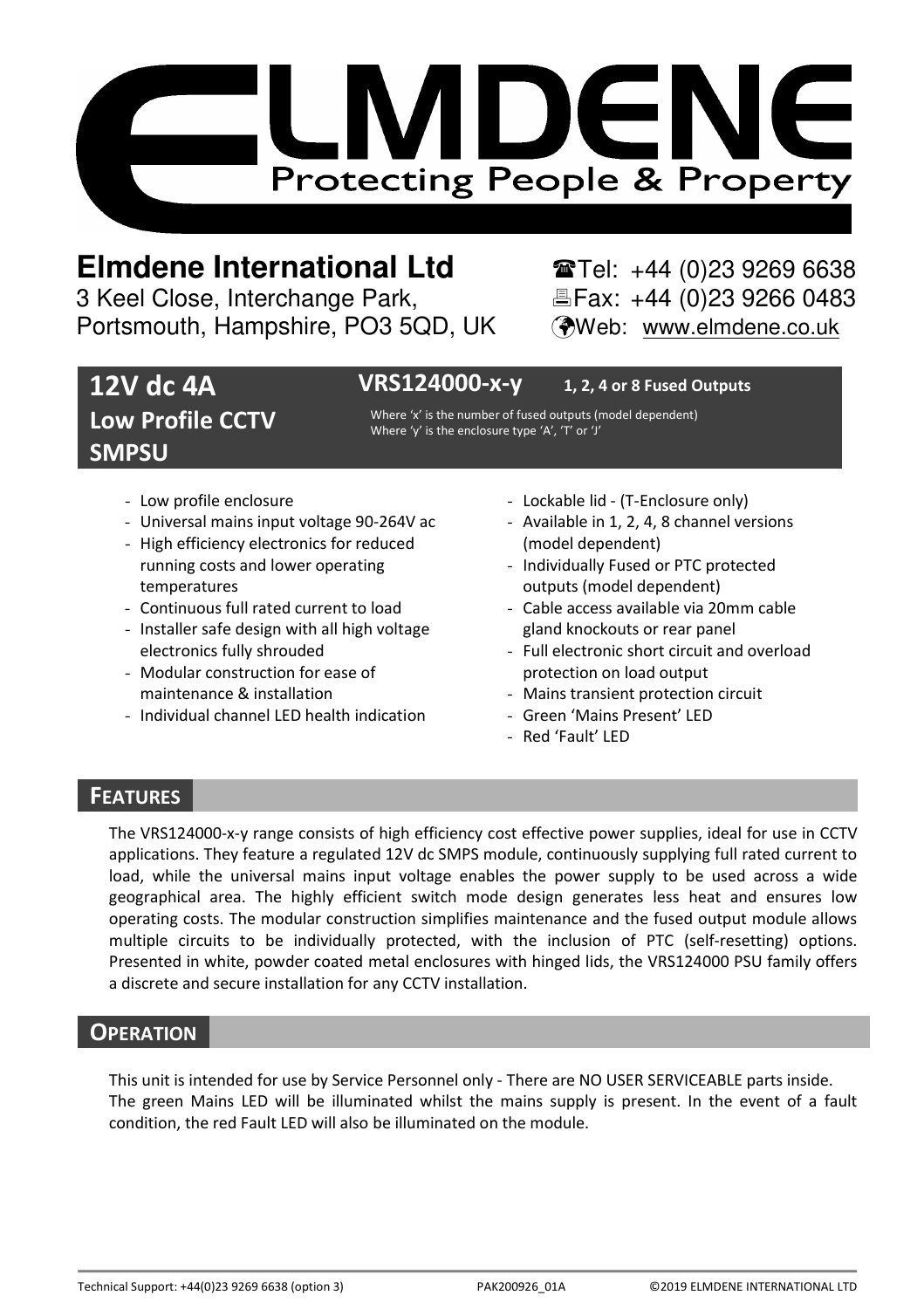

| <b>4A Models</b> | <b>Fused Outputs</b> | PTC Rating (20°C)             | <b>Enclosure</b>  |
|------------------|----------------------|-------------------------------|-------------------|
| VRS124000-J      | $1 \times 4A$        |                               |                   |
| VRS124000-2-J    | $2 \times 2A$        |                               | 188H x 205W x 60D |
| VRS124000-4-J    | $4 \times 1$ A       |                               | Small Low Profile |
| VRS124000-8-J    | $8 \times 0.5$ A     |                               | Hinged Lid        |
| VRS124000-4PTC-J | 4 x 1A (PTC)         | $I_{H} = 1.1A / I_{T} = 2.2A$ |                   |
| VRS124000-8PTC-J | 8 x 0.5A (PTC)       | $I_H = 0.5A / I_T = 0.9A$     |                   |
| VRS124000-4-T    | $4 \times 1$ A       |                               | 310H x 245W x 60D |
| VRS124000-4-T-T* | $4 \times 1$ A       |                               | Large Low Profile |
| VRS124000-8-T    | $8 \times 0.5$ A     |                               | Hinged Lid        |
| VRS124000-4-A    | $4 \times 1$ A       |                               | 200H x 230W x 80D |
| VRS124000-8-A    | $8 \times 0.5$ A     |                               | Hinged Lid        |
| VRS124000U       | N/A                  |                               | Unboxed Module    |

#### **\* With Enclosure Front Lid Tamper**

## **INSTALLATION AND SET-UP**

This unit is only suitable for installation as permanently connected equipment. The PSU is *NOT SUITABLE* for external installation*. EQUIPMENT MUST BE EARTHED*. Before installation, ensure that external disconnect device is *OFF*. The PSU should be installed according to all relevant safety regulations applicable to the application.

#### **Mounting**

- 1. Mount securely in correct orientation using the 3 available mounting holes.
- 2. Route mains and low voltage output cables via different knockouts and/or rear cable entry holes.
- 3. Use bushes and cable glands rated to UL94 HB minimum.

#### **Mains Power Up**

- 1. Attach correctly rated mains cable (minimum 0.5mm<sup>2</sup> [3A], 300/500V ac) and fasten using cable ties.
- 2. Apply mains power. Check for 12V dc on load outputs. Check green Mains LED is illuminated on the modules.
- 3. Disconnect mains power.

#### **Load Output**

- 1. Attach correctly rated load cable and fasten using cable ties. Note polarity.
- 2. Re-apply mains power. Check green Mains LED is on.
- 3. Check Red Fuse Output Module LED's are illuminated.
- 4. Verify load is operating correctly.

## **MAINTENANCE**

There is no regular maintenance required of this PSU.

If the output of the PSU fails, the cause of the failure should be investigated e.g. short circuit load. The fault should be rectified before restoring power to the PSU. The glass fuse(s) may need to be replaced ensure the correct fuse rating and type is used. In the case of the PTC fuse models these will automatically reset once the fault is removed.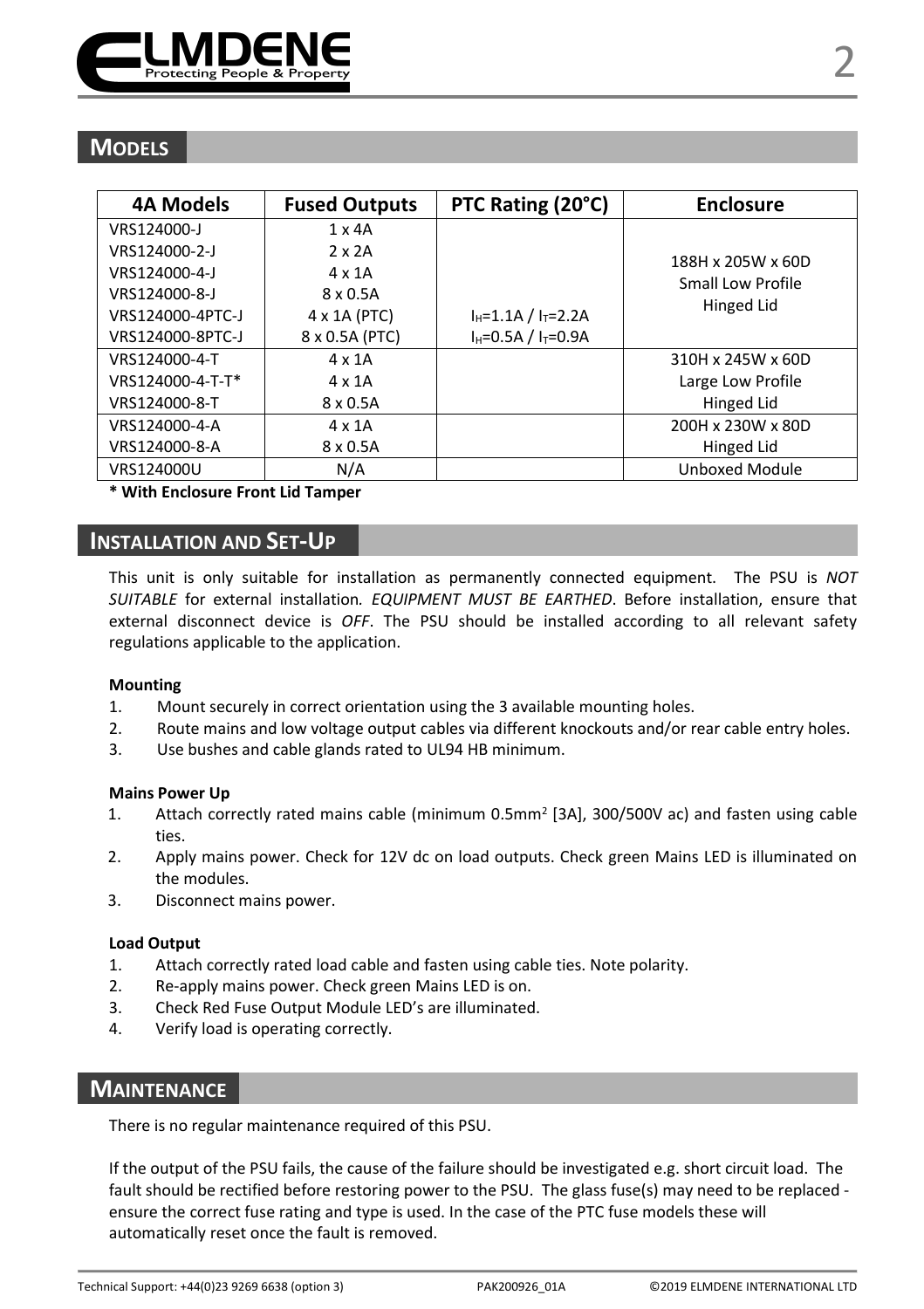

## **DISPOSAL OF PRODUCT AT END OF LIFE**

This product falls within the scope of EU Directives 2012/19/EU Waste Electrical and Electronic Equipment (WEEE). At the end of life, the product must be separated from the domestic waste stream and disposed via an appropriate approved WEEE disposal route in accordance with all national and local regulations.

*For more information see: www.recyclethis.info* 

## **SPECIFICATION**

#### **Input Specification:**

|                             | VRS124000-x-y            |  |
|-----------------------------|--------------------------|--|
| Voltage (rated)             | 100-240V ac              |  |
| Voltage (operating)         | 90-264V ac               |  |
| Frequency                   | 50-60Hz                  |  |
| Mains Input Fuse (Terminal) | <b>T2.0A HRC</b>         |  |
| Module fuse - Mains         | <b>T2.0A HRC</b>         |  |
| Max standby Power           | 0.5W (no load connected) |  |
| Max Mains Input Current     | 1.5A                     |  |

#### **Output Specification:**

| Voltage            | 11.4 - 12.6V dc (12V dc nominal)   |  |
|--------------------|------------------------------------|--|
| Max load current   | 4А                                 |  |
| Ripple             | 150 mV pk-pk max                   |  |
| Module Output Fuse | F4.0A                              |  |
| Overload           | Electronic shutdown until overload |  |
|                    | or short circuit removed           |  |

### **Local Indicators**

| MAINS LED (Green)      | Mains present         |
|------------------------|-----------------------|
| Fault LED (Red)        | Module O/P Fuse blown |
| FOM Health LED's (Red) | Illuminated - Healthy |

#### **Mechanical**

|                                                          | J - Enclosure      | T - Enclosure     | A - Enclosure  |
|----------------------------------------------------------|--------------------|-------------------|----------------|
| <b>Enclosure Dimensions</b><br>h x w x d (mm) [external] | 188 x 205 x 60     | 310 x 245 x 60    | 200 x 230 x 80 |
| Weight                                                   | 1.5 <sub>k</sub> g | 2.5 <sub>kg</sub> | 2.3kg          |

#### **Environmental**

Temperature  $-10$  to +40°C (operating) 95% RH non-condensing -20 to +80°C (storage)